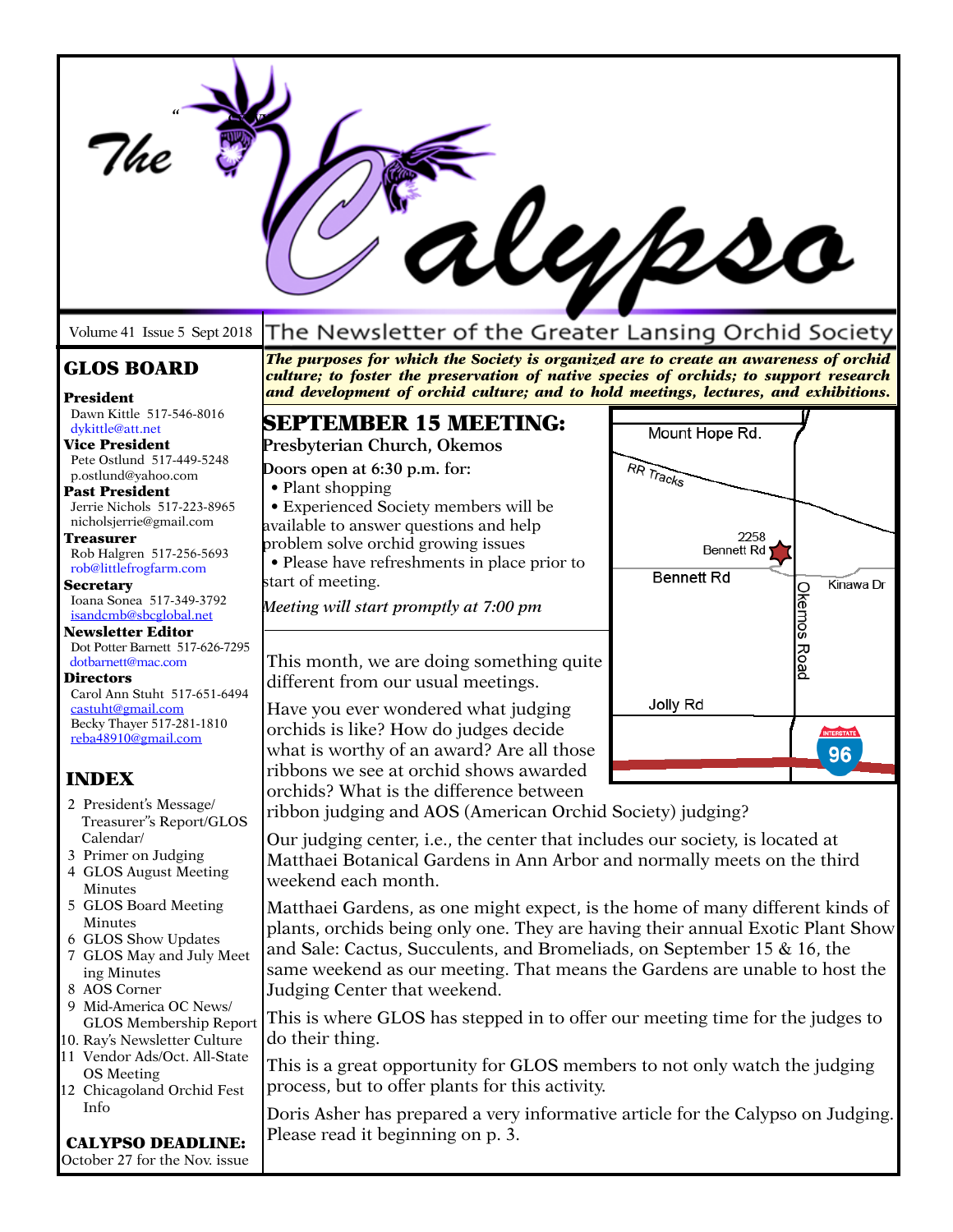## PRESIDENT'S MESSAGE -- Dawn Kittle

Well, we finally managed to get Russ Vernon here, but not without some trepidation. Dot's husband, Lee. saved the day by bringing her computer so Russ could run his Power Point program. If not then Russ was going to "tap dance" for us with a phalaenopsis in his mouth. Just kidding. He would have come up with something; he is that good. All joking aside, wasn't the presentation terrific?

Unfortunately the raffle table left much to be desired. Possibly this was due to the picnic and all the orchids sold there – no one had anything left they wanted to sell or donate. But thanks to Doris, Russ and Jerrie, we had a few orchids for sale. And a special thank you to whomever donated the flower books.

Don't forget our September 15th meeting is our hosting of the Great Lakes Judging. Please bring in your orchids to judge; but remember if you are awarded a prize it will cost you \$40 if you are an AOS member or \$60 if not a member. Don't let that scare you, though, as the judging process is very interesting and informative. As usual, we will have our business meeting, show and tell table, raffle table, and silent auction.

October 13th will be the All State Orchid Society Meeting at 1:30 with Andrea Niessan presenting the Orchids of Colombia. Note the change of date and time from our usual venue.

November brings our featured speaker, Allen Black, talking about Brassovola nodosa and its hybrids.

Our two away shows for the Fall are Michiana October 27-28 and Saginaw Valley on Thanksgiving weekend, November 24-25. Watch for more information in the Calypso about these shows.

Looking forward to the rest of this year.

## TREASURER'S REPORT - submitted by Rob Halgren Aug. 6

| Period since 5/19/2018 (May meeting) |                           | CD Update: 9 CDs             |  |
|--------------------------------------|---------------------------|------------------------------|--|
| Income:                              | Expenses:                 | \$1465.25 (Matures 6/25/22)  |  |
| Dues:                                | Speaker expenses (Heilig) | \$1127.62 (Matures 7/31/19)  |  |
| \$284.00                             | \$293.50 (Travel)         | \$1373.01 (Matures 7/30/22)  |  |
| \$104.54                             | \$150.00 Speaker fee      | \$1215.67 (Matures 8/28/22)  |  |
| \$72.00                              | (donation to AOS)         | \$1479.28 (Matures 10/03/18) |  |
| Auction (Picnic)                     | 2018 Show                 | \$1160.16 (Matures 7/31/21)  |  |
| \$680.00                             | $210.00$ (Trophies)       | \$1470.82 (Matures 8/30/20)  |  |
| Raffle (May)                         | 2019 Show                 | \$1536.01 (Matures 11/30/20) |  |
| \$73.00                              | 655.00 (Ribbons, etc)     | \$1466.66 (Matures 10/29/19) |  |
| Total Income: \$1210.54              | Total Expenses: \$1308.50 |                              |  |
|                                      |                           | \$12.294.48                  |  |

#### $\rightarrow$  NOTE -

Greg Filter, the Chair of the Great Lakes Judging Center, has approved our Show dates for 2020, 2021, and 2022. Next February -- 2019 -- was approved long ago, and our application for AOS judging has been approved!

→ Thank you to Tammy, Jim, Dottie and Dot for providing the great refreshments in August. Julie Bishop, Dea Bishop, and Doris Asher volunteered to bring refreshments for the September meeting.

## GLOS CALENDAR OF EVENTS

- **→ September 15** GLOS General Meeting Great Lakes Judging Center judging
- → September 21-23 Chicagoland Orchid Festival see End Page for information
- → October 13 All State Meeting hosted by GLOS 1:30 pm speaker Andrea Niessen "Orchids of Colombia"
- → October 27-28 Michiana Orchid Society Show
- → November 17 GLOS General Meeting Speaker Alan Black "Novelty Brassavola/Cattleya Alliance Breeding - Spiders And Stars"
- → November 24 25 Saginaw Valley Orchid Society Show
- → January 19, 2019 GLOS General Meeting Presentation on flower arranging by Jenny Bond and Sue Wittick
- ➜ February 23 24 Greater Lansing Orchid Society Show and Sale

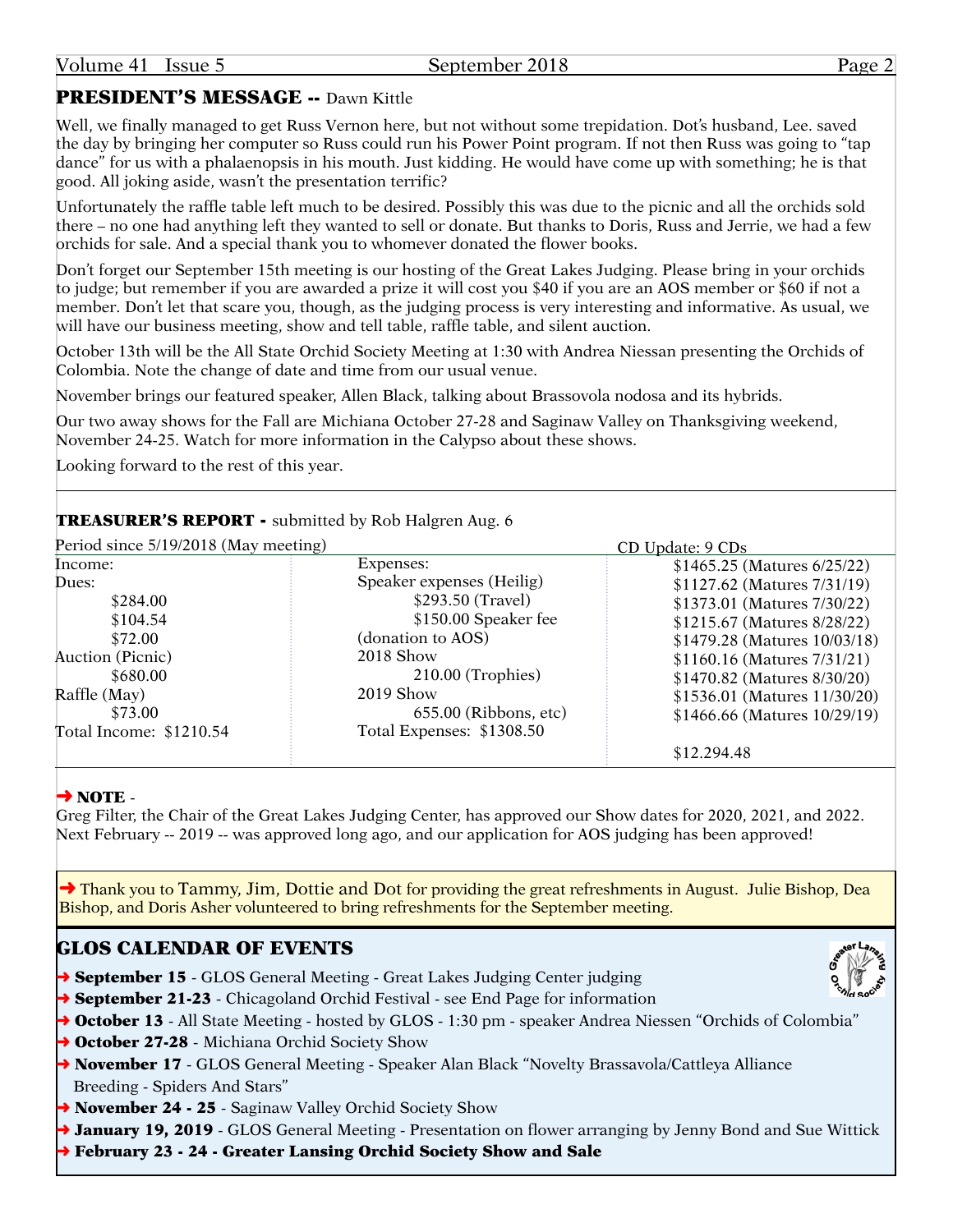## A PRIMER ON ORCHID JUDGING, A SERVICE OF THE AMERICAN ORCHID SOCIETY - Doris Asher

#### **Show "Ribbon" Judging**

Judging for American Orchid Society awards is quite different from what we refer to as show judging or ribbon judging. Ribbon judging can be done by certified AOS judges, student judges, or knowledgeable and experienced orchidists. In fact, in some orchid shows, there are no AOS judges involved in placing the ribbons at all. Ribbon judging is to recognize the most outstanding orchids entered in a particular class. 1st, 2nd, or 3rd place ribbons may be awarded depending on the "quality" of the plants displayed.

#### **AOS Judging**

As contrasted to show or ribbon judging, AOS judging compares the orchid in question to others of the same species or cross on a system-wide basis, not just the plants in a particular show. Its purpose is to provide a service to members of the AOS, the Affiliated Societies, and to orchid growers in general by evaluating plants for AOS awards and to encourage and to recognize meritorious achievement in all fields of orchid endeavor. Awards are granted to individual persons, individual orchid plants, groups of orchid plants, cut-flowers, and orchid arrangements in accordance with established rules.

#### **AOS AWARDS**

#### *Granted to Individuals*

Certificate of Cultural Merit (CCM) - awarded to the exhibitor of a specimen plant in robust health and appearance with an unusually large number of flowers. The plant must have been grown by the exhibitor for at least 12 months. It must score 80-89 points on a 100-point scale.

Certificate of Cultural Excellence (CCE) – awarded to the exhibitor of a specimen plant in robust health and exceptional appearance with an unusually large number of flowers. The plant must have been grown by the exhibitor for at least 12 months. It must score 90 – 100 points.

#### *Granted to Plants: Quality Awards*

First Class Certificate (FCC) - Awarded to a species or hybrid which scores at least 90 points on a 100-point scale.

Award of Merit (AM) - Awarded to a species or hybrid which scores between 80 and 89 points.

Highly Commended Certificate (HCC) - Awarded to a species or hybrid which scores between 75 and 79 points.

Judges' Commendation (JC) - Awarded to an individual or group of plants for a distinctive characteristic or historical or other factor that the judges deem worth of recognition (no score, 3/4 vote of team).

#### *Granted to Plants: Awarded Once to a Cross*

(no score, unanimous vote of team, award presented to the exhibitor and hybridizer, if different)

Award of Distinction (AD) - for a cross exhibited individually or as a group, representing a worthy new direction in breeding.

Award of Quality (AQ) - for a species or hybrid cross exhibited as a group of 12 or more different clones which result in significant improvement over the former type. At least one cultivar exhibited must have or be awarded a flower quality award.

#### *Granted to Plants : Species or Natural Hybrids*

Certificate of Horticultural Merit (CHM) - awarded to a well-grown and well-flowered orchid with outstanding esthetic appeal that contributes to the horticultural aspects of orchidology. (Score of 80 points)

Certificate of Botanical Recognition (CBR) - awarded to a cultivar deemed worth of recognition for rarity, novelty, and educational value. No award of any kind may have previously been made to the taxon. (3/4 vote of team)

*Awards for Display of Plants, Flowers and Educational Material*

Gold Certificate - Awarded to groups, collections, or cut flower exhibits (scoring 90 points or more)

Silver Certificate - Awarded to groups, collections, or cut flower exhibits (scoring between 85-89 points on 100-point scale)

AOS Show Trophy - Awarded to exhibits at orchid shows

Artistic Certificate - Awarded to an outstanding exhibit considered to be exceptionally artistic.

Certificate of Meritorious Arrangement - Awarded to an outstanding flower arrangement at a show. May be awarded by nationally accredited decorative or flower arrangement judges. continued on p. 4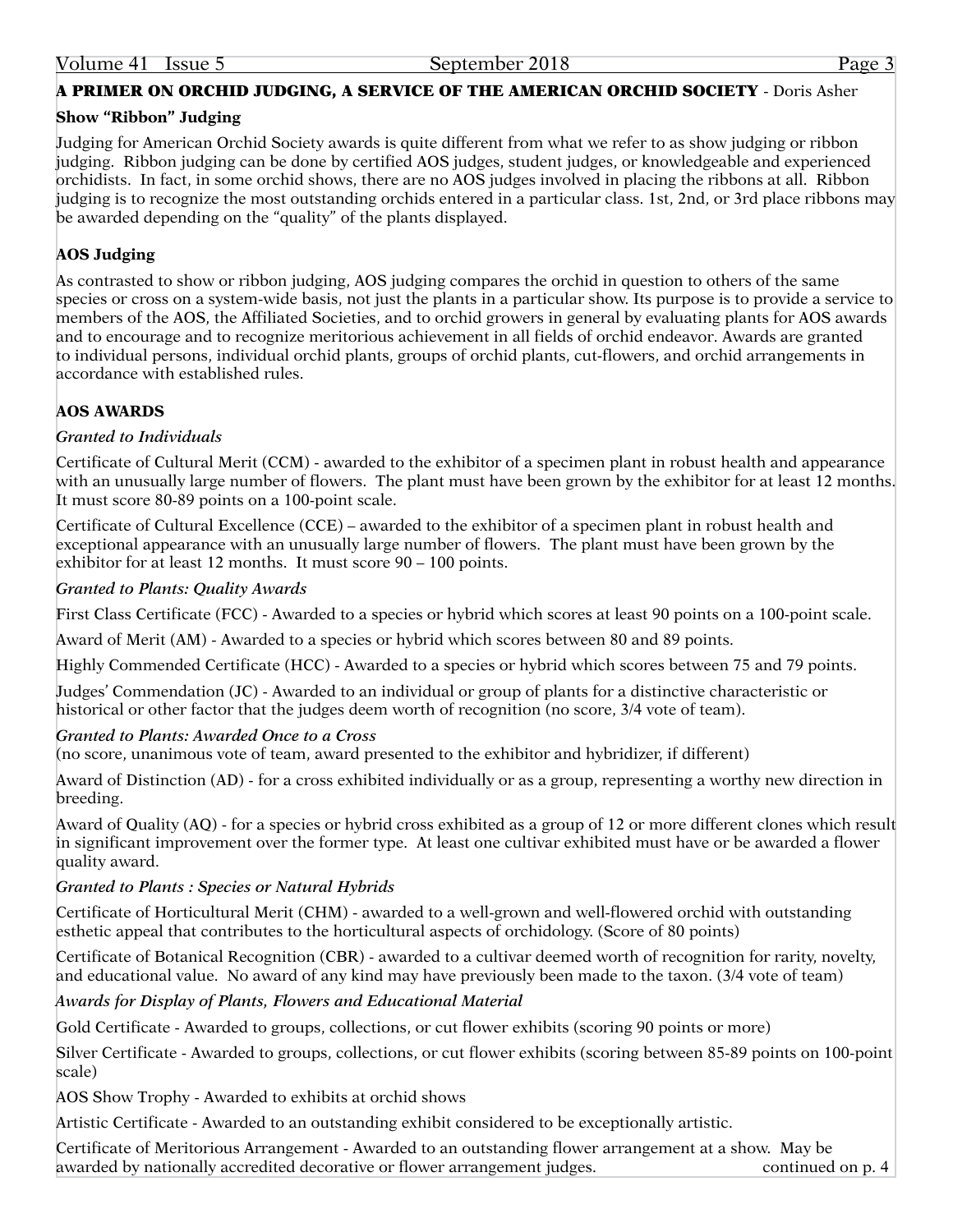## A PRIMER ON ORCHID JUDGING, concluded from p. 3

Educational Exhibit Certificate - Awarded to an educational exhibit that furthers the knowledge and education of the public regarding orchids. (must score 80 points)

#### *Special AOS Trustees' Awards*

Twenty awards given annually to the most outstanding plant/exhibitor/display awarded at a Judging Center or Show; for example, the finest Cattleya throughout the judging system for any given year can earn the Masatoshi Miyamoto Award; or the finest Paphiopedilum/Phragmipedium/Cypripedium can earn the W.W. Wilson Award. These special awards carry a cash prize.

#### *WHAT SHOULD I DO IF I WANT A PLANT JUDGED FOR AN AOS AWARD?*

Three or more weeks before a show or judging session

- 1. Screen plants that might be blooming
- 2. Stake inflorescences
- 3. "Adjust" flower arrangement
- 4. CHECK FOR CRITTERS

Before Sending the Plant:

- 1. Groom the plant
	- a. Remove any dead growths, sheaths, spent inflorescences, roots . . .
	- b. Remove any hard water marks with vinegar/water or milk, etc.
	- c. CHECK FOR CRITTERS ONE MORE TIME
- 2. Pack the plant securely to avoid transport damage



Shows: You may ask an AOS judge to have your plant considered for AOS awards at any AOS-sanctioned show -- the orchid does not have to be entered in the show to be considered for AOS awards.

#### *THERE IS A FEE IF YOUR PLANT RECEIVES AN AOS AWARD*

Please be aware that the AOS charges its members \$40 to process an award. If you are not an AOS member, the award fee is \$60. If you are not already a member, you are welcome to join the American Orchid Society – and your award fee drops to the member rate of \$40.

*Please do consider entering an orchid or two for judging at our September meeting.*

#### GLOS AUGUST 18, 2018 GENERAL MEETING MINUTES - Submitted by Diane Zoellner, Acting Secretary

President Dawn Kittle called the meeting to order at 7:09 and welcomed the 30 people present. Mike and Linda Dull brought the only guest that night: their daughter, Mikayla. Dawn encouraged people to purchase raffle tickets and bid in the silent auction. She thanked those who provided food for the evening. Julie Bishop, Andrea Bishop, and Doris Asher volunteered to bring refreshments for the September meeting.

Dawn explained that our September 15th meeting will be a special opportunity. Instead of a speaker, we will host

judges from the Great Lakes Judging Center who will show us how they evaluate orchids. There will be an introduction given by one of the judges and then the judges will assess the orchids we provide. GLOS members are encouraged to bring in orchids to be used for that evening's unique program. If an orchid receives an AOS award, there is a \$40 fee for AOS members and a \$60 fee for nonmembers.

Doris Asher shared the beautiful orchids on the show and tell table.

Russ Vernon, owner of New Vision Orchids, gave an informative presentation, for beginners and advanced growers, about phalaenopsis orchids. Russ spoke of the importance of hybridizing orchids to improve vigor, color, patterns, form, fragrance, and foliage. He has an award winning hybridizing program in several genera. After the presentation, Russ provided a variety of orchids for members to purchase.

The raffle and silent auction were held. The meeting ended at 8:45. Members stayed to clean and return the chairs and tables to their original places.

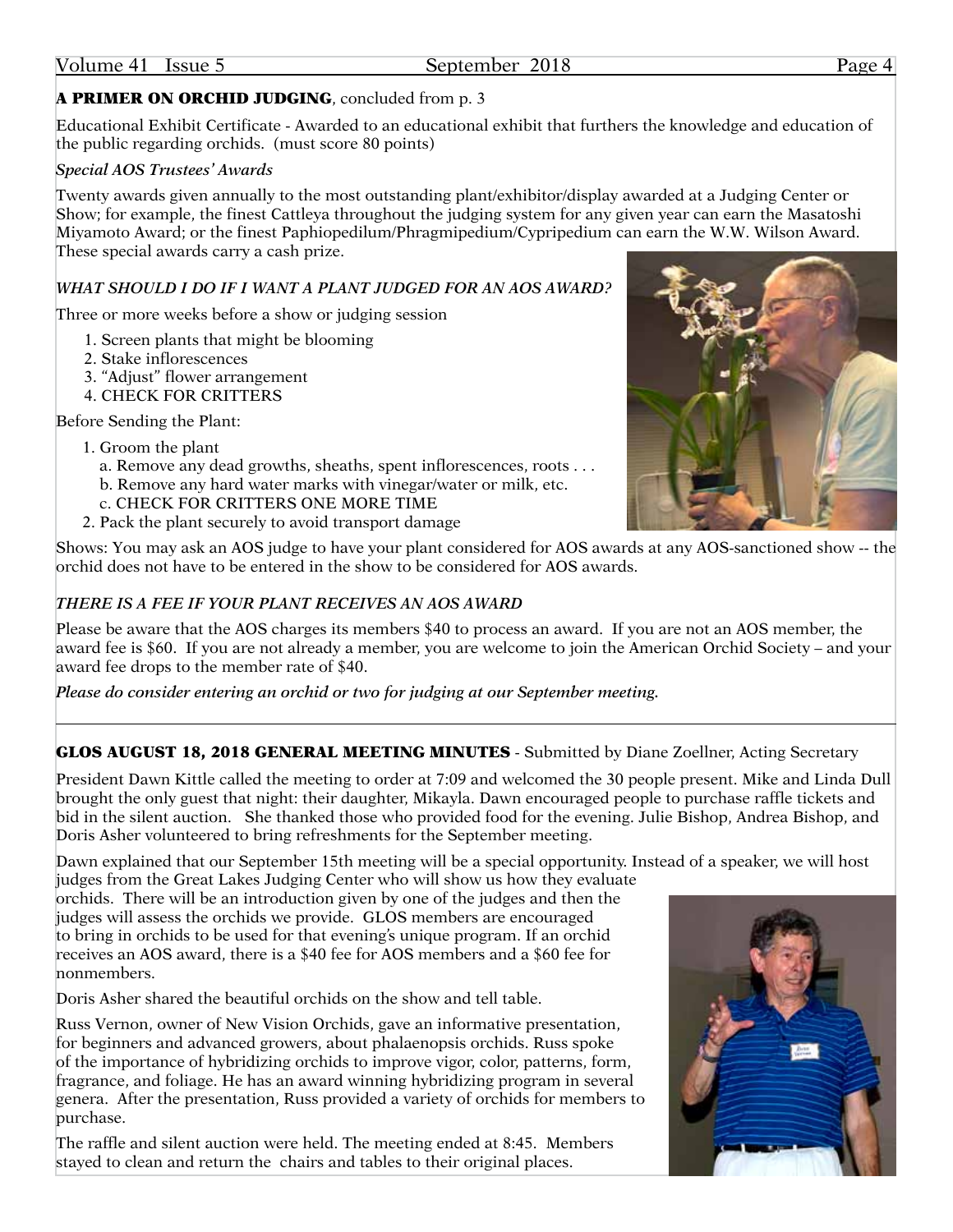#### GLOS BOARD MEETING MINUTES, August 6, 2018 - Submitted by Diane Zollner, Acting Secretary

GLOS members arrived at Pete Ostlund's house and were given the opportunity to see his wonderful greenhouse and beautiful gardens. Those present were Dawn Kittle, Carol Ann Stuht, Becky Thayer, Jerrie Nichols, Rob Halgren, Dot Potter Barnett, Diane Zoellner, and Pete Ostlund. The eight members present enjoyed a pizza and salad supper before beginning the meeting at 7:00.

Treasurer's Report - Rob reported that since May, the total income was \$1,210.54. This included the May raffle  $($73.00)$ , picnic auction  $($680.00)$ , and dues  $($460.54)$ . Total expenses for this time were \$1308.50. This included speaker expenses (\$443.50), trophies for the 2018 show (\$210.00), and materials for the 2019 show (\$655.00). The 9 CDs total was \$12,294.48.

Membership Committee Report - Doris Asher reported that since June fourth, these eleven members renewed: Jim Churn, Georgian Franczyk, Denise Gregg, Bobbi Kilty, Mickey Kress, Mark Roberts, Tammy Scherer, Jack Shumaker, Mary Dee Sist, and Mike and Stephanie Underwood. There are currently 114 members in 98 households. Doris will send out a mailing to the 23 remaining members who have not renewed. Out of the 98 households, 77 receive Calypso electronically. The remaining 21 households receive paper copies. The \$138.60 cost of the paper copies annually is partially offset by donations from some of these members.

#### Programs

July 28, 2018 Picnic - There were about 40 people who attended. The auction, plant purchases and membership renewals brought in \$752.00. Members liked the auctioneers giving added information about the plants that were being auctioned. Georgian submitted some suggestions for next year. Issues were discussed and the consensus was that orchids and other plants should be at the picnic by 12:15. (Theoretically we do not have the pavilion until 12.) After the auctioneers decide what would be auctioned, the remaining plants would be available to be purchased at 12:30. Another point discussed was having a sign up sheet for the food. There will be further discussion before next year's picnic about the food, auction, and sale of plants. Next year's picnic will be the fourth Saturday in July.

August 18, 2018 - Russ Vernon will give a presentation on phalaenopsis orchids. He will also bring orchids to sell. Dot will supply the computer for the presentation.

September 15, 2018 Hosting the Great Lakes Judging This meeting will give members the opportunity to observe how orchids are judged. A judge will give a preview. Members are encouraged to bring in plants to be judged. If an orchid receives an award, there is a fee for an AOS award. Three tables will be set up for members to view as the judging takes place. There will be a silent auction table, a raffle table, and a show and tell table that night, but no vendor orchid sales at this meeting.

GLOS usually makes a \$150.00 donation to the Great Lakes Judging. Donations are their only source of income. Carol Ann made the motion that a donation of \$150.00 be given to the Great Lakes Judging. Jerrie seconded the motion. The motion was passed unanimously. Pete made a motion that our annual donation be made to the Michigan Nature Conservancy. Carol Ann seconded the motion. It was passed unanimously.

October 13, 2018 All-State Meeting NOTE THE TIME CHANGE: 1:30 . The speaker will be Andrea Niessen presenting "The Beauty and Diversity of Columbian Orchids." We need to check with the church to make sure they have been paid and know the time change.

November 17, 2018 Allen Black will speak on Brassavola nodosa and its hybrids, shared with AAOS. Although he has a website [\(http://ablackorchid.com\)](http://ablackorchid.com), the only way to buy his plants is through his presentations to orchid societies. We will check to see if there is a list of plants available for pre-order.

January 19, 2019 Flower Arranging with Orchids by Jenny Bond and Sue Wittick.

February 23-24 GLOS ORCHID SHOW

March 16, 2019 Maybe a "round robin"

April We may have trouble scheduling at the church because of Palm Sunday and Easter.

May 18, 2019 TJ Hartung on Orchids of Mexico

AWAY SHOWS Jerrie announced that not much information is available about the shows at this time. Michiana is on November 3-4. Saginaw Valley is November 24-25. Rob will take a basket display to Michiana if needed. There is no information about the other shows.

#### NEW BUSINESS

Dot received an email about ordering the show postcards. We are not ready to order yet.

Because of conflicts in Monday schedules, future board meetings will be on the first Thursday of the month. The October board meeting will be at Dot's house, 9713 Looking Glass Brook, Grand Ledge. All GLOS members are invited to attend.

The meeting was adjourned at 8:02.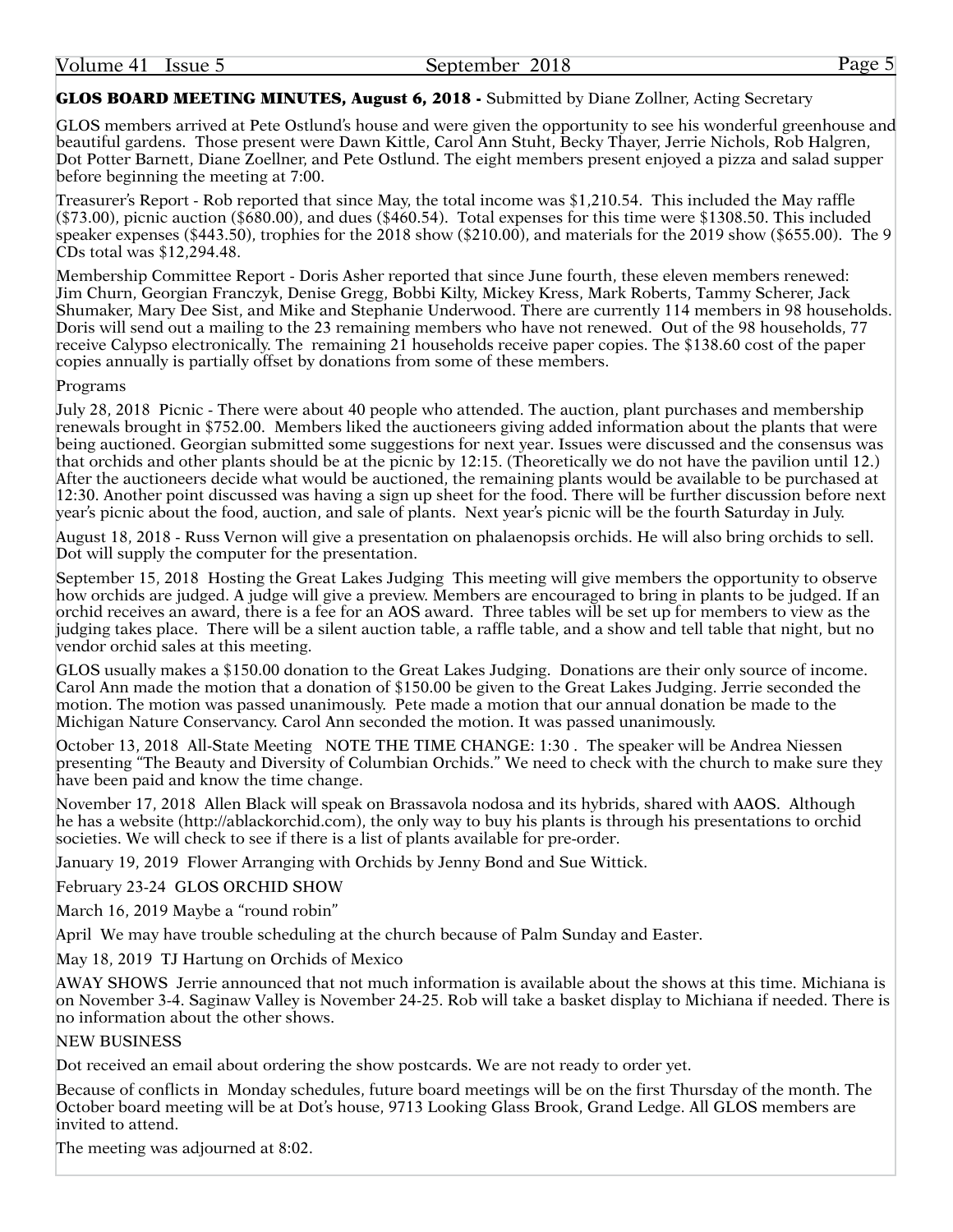#### Page 6

#### GLOS 2019 SHOW UPDATE - Submitted by Pete Ostlund, this year's Show Chair

The dates for our 36th orchid show are February 23 -24, 2019. The planning for the show is already underway. Please mark your calendars. We'll need volunteers for various duties for the show dates and for the 2 days prior (February 21 and 22).

*The Show Planning Committee for last year's show included:* AOS Judging - Lynn O'Shaughnessy Art Exhibits, Orchid-Related - Carol Ann Stuht Classes for Public - Mike Underwood Flyer/Handouts - Dot Potter Barnett GLOS Exhibit - Bill Cadman Hospitality - ? Information Table/Membership - Christina Gregg/ Mary Henman Judging Activities/Registration - Doris Asher Kids' Corner - Diane Zoellner/Michael Bukala MSU Liaison - Ioana Sonea Orchids-in-Use Competition - Jenny Bond Parking Permits/Signage - Ioana Sonea Publicity (not TV) - Ioana Sonea Television Publicity - Pete Porciello Vendor and Exhibitor Liaison - Pete Ostlund

I'll be contacting these individuals in the near future to see if they are willing to continue in their role. If you'd like to help out and learn about any of these activities, or perhaps take over one of these roles, please contact me.

More information about the show will be coming out in future months. But we need volunteers to make the show a success. Please mark your calendars for February  $21 - 24$  so you can avoid other conflicts.

Thanks!

#### USED ORCHID BOOKS/PERIODICALS WANTED - submitted by Doris Asher

Do you have some orchid books or orchid periodicals that you no longer want? For several years now at our Orchid Show, we have sold numerous used books donated by various Society members. Visitors to the Show snap them up very quickly and, because the books are donated, the Society makes 100% profit. We use the orchid magazines as free giveaways to Show visitors to encourage their joining our Society.

Because this service is so popular, we would like to offer inexpensive, used orchid books again at this February's Show. Since GLOS is an IRS not-for-profit 501(c)

3 organization, you may deduct the value of the books and magazines you give us. The Treasurer will be happy to provide you a receipt for your gift.

Please consider giving such items at this September meeting to Doris Asher or to Mary Henman, one of our Show's Information Table volunteers.

#### REMINDER: WEAR YOUR SOCIETY NAME TAG - submitted by Doris Asher, Membership Chair

Your Society's Membership Committee urges you to wear your name tag, which is very nice for visitors and for those of us with failing memories! Anyone who wears the badge AND purchases even one raffle ticket at \$1.00 per ticket will get a complimentary raffle ticket – just a little incentive to remember to wear the badge.

If your name tag is lost, please let Doris or Dot know so that Dot can make you a new one.

You are receiving the Calypso either as a PDF file, a hard copy, or both, depending on what we have from you in our records. If you would like to change this, please tell either Dot or Doris Asher. If you are not receiving emails from us, *please let Dot or Doris know -- we will need to know if we have your correct email address!*

If you have not received the PDF file by at least one week before the General Meeting, please let Dot know.

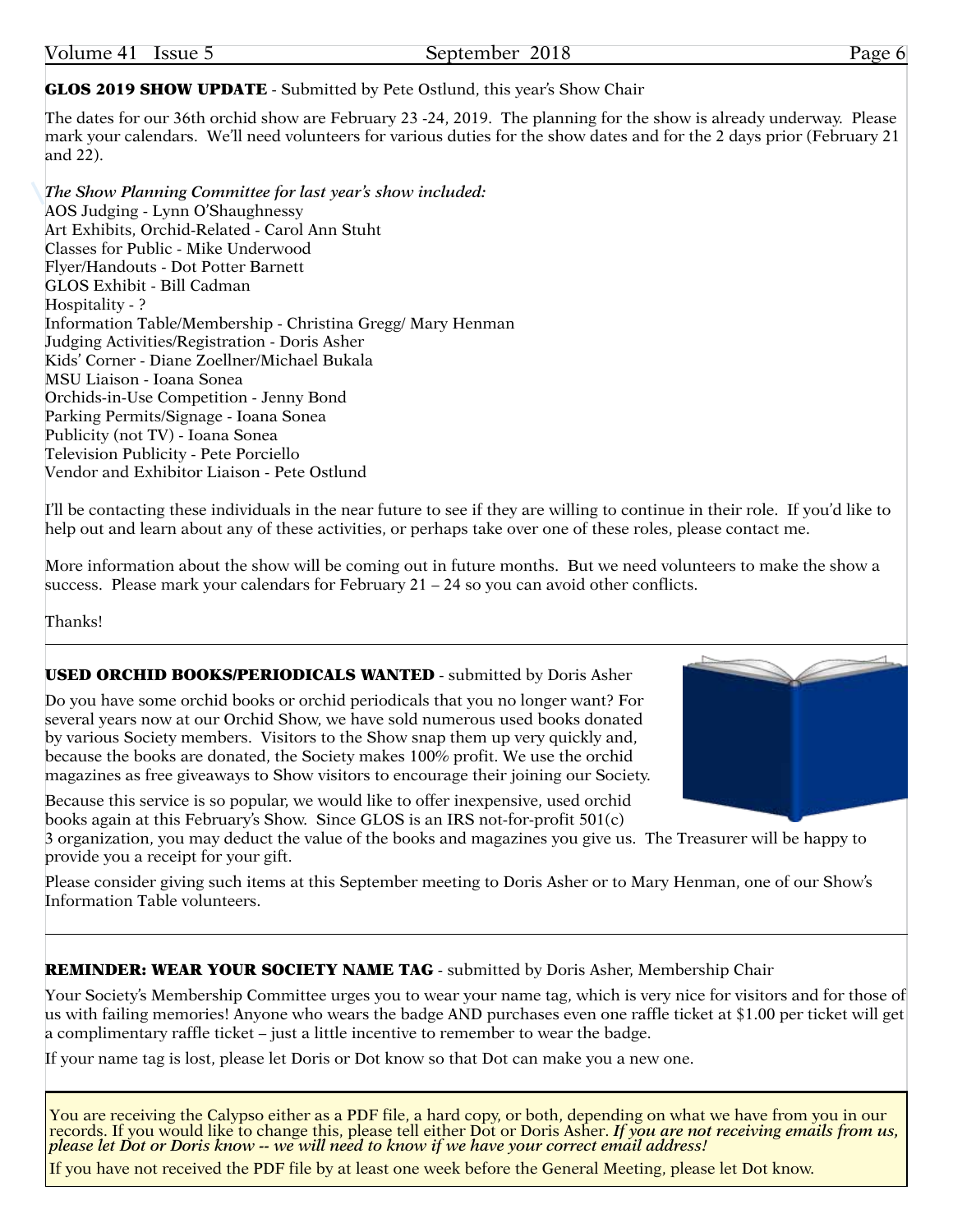*We regret the following items were not in the July Calypso:*

#### MINUTES OF GLOS BOARD MEETING JUNE 4TH, 2018 - submitted by Ioana Sonea, Secretary

The meeting was held at Rob Halgren's home. Rob served a wonderful meal that included an excellent chili and homemade hummus, and terrific desserts.

The meeting was called to order by President Dawn Kittle at approximately 7pm.

Attendees: Jerrie Nichols, Dawn Kittle, Dot Barnett, Diana Zoellner, Ioana Sonea, Rob Halgren, Carol Ann Stuht. Business items

Treasurer's report was unavailable due to a computer issue. Rob will recover files and report at next meeting. Rob will get a federal income report submitted, didn't get done last fall.

Membership: Doris sent in her report. There are 114 members in good standing.

#### Meetings and programs:

Church has not yet finalized fee schedule for rental of the hall: Ioana will contact to try to resolve.

- Past programs:
	- o April general meeting was cancelled due to bad weather. Everybody (including the speaker) was contacted in time, so we hope there were no inconvenienced people.
- o May 19th meeting: Jim Heilig gave an excellent talk on Habenaria orchids.
- Future programs:
- June 10th: the meeting has been replaced with Open Houses hosted by Dot, Rob and Pete.
- July 28th is the annual picnic at Granger Meadows. Various tasks were distributed to board members.
- Aug 18th: Russ Vernon will talk about growing Phalaenopsis orchids
- Sept 15th: no speaker identified as yet
- Oct 13th: All State Orchid Society meeting, Andrea Niessen will present "The Beauty and Diversity of Colombian Orchids".
- Nov 17th: Allen Black, talking about Brassavola nodosa and its hybrids.
- Jan 19th 2019: Jenny Bond and Sue Wittick will present making flower arrangements, just in time for our February Show.

Shows

- Away shows:
	- o Michiana OS is usually at the end of October. Rob can take a basket display. Details to be finalized closer to the date.
	- o Saginaw OS is at Thanksgiving: Ioana will set up.
	- o Grand Valley OS in January 2019: Dot, Pete and Carol will set up at Meijer Gardens
	- o Ann Arbor OS?
	- o Michigan OS?
- GLOS show: Pete Ostlund is vice-president and will organize the 2019 GLOS show

Ann Arbor Judging Seminar: the next meeting's topics include Habenarias, Paphinias, Coelogynes, Masdevellias, Restrepias, etc.

Next board meetings will be hosted as follows:

- Aug: Pete Ostlund
- Oct: Dot Barnett
- Dec: Ioana Sonea

Meeting adjourned at 8pm.

#### MINUTES OF GLOS PICNIC MEETING JULY 28TH, 2018 - submitted by Ioana Sonea, Secretary

The annual picnic meeting was held at Granger Meadows. It was well attended, with a wonderful spread of food for all to enjoy. Orchids, perennials and other items including a plastic coyote for the garden were brought to auction and to the fixed price sale. The weather was perfect: sunny and warm without being hot, and everybody had a chance to socialize.

Fixed price plant sales started at 12:15pm, and plants were rapidly purchased by those present.

Lunch started a bit before 1pm, and once attendees had had a chance to settle down and eat, the meeting was called to order by President Dawn Kittle at approximately 1:30pm.

A short business meeting was held, with the auction following.

Rob Halgren and Mike Underwood kept up a spirited banter as they auctioned off plants and other items to the highest bidders. Several items were highly prized and sold for a very good price, including a beautiful Phragmipedium.

The meeting and cleanup ended about 3pm.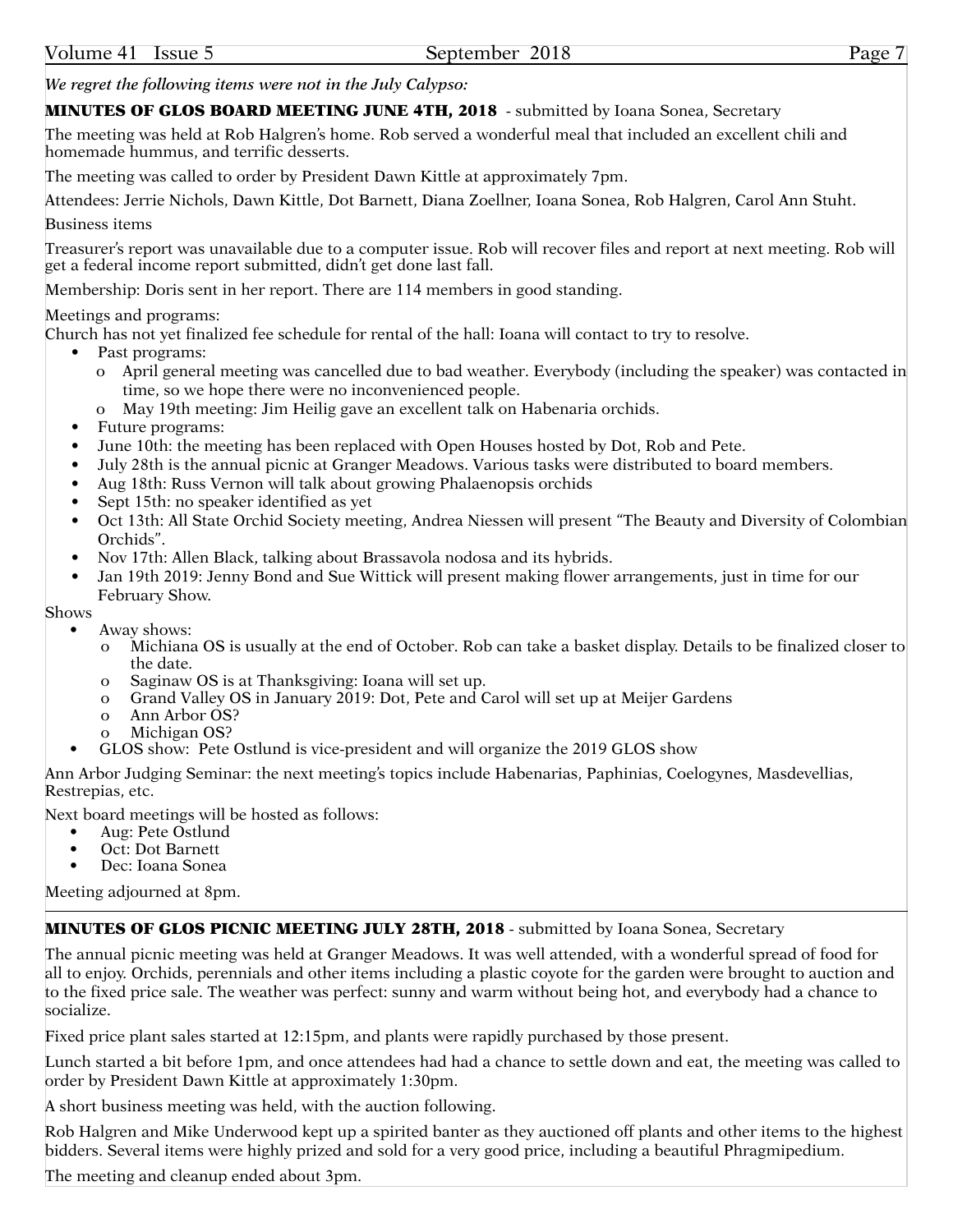### CULTURAL SPOTLIGHT

Authored by Thomas Mirenda ~ Originally published in ORCHIDS August 2007

September: The Month of Unicorns - Orchids Often Cast a Spell for a Lifetime

While I don't exactly know precisely when I became addicted to orchids, I do know it has been a really long time: decades certainly. You would think after all the thousands of hours spent repotting, fertilizing and watering, not to mention all the hiking boots and sweat socks ruined slogging down muddy rainforest trails and bogs in search of them, that orchids would have lost some of their magic by now. Certainly some enthusiasts burn out, or get bored or overwhelmed,



either by orchids themselves or by life's vicissitudes, and give up. Even so, once bitten by orchids, most of us end up with a life-long fascination and love affair with them. Even larger than the orchidists' hobby, is that of birders. Astonishing numbers of people go out on treks to see birds all over the world and keep extensive life lists, "collections" of sightings, if you will, to the point of obsession. I have often wondered why this is. Even though there are fewer orchidists than birders, some of the same reasoning applies to us. There is the joy of collecting, the beauty and colors of our respective subjects, the excitement of exploration and discovery, the science and mystery of their forms and habits, and the camaraderie of like-minded individuals as well as that bit of friendly competition involved in growing and showing them.

There is one more factor that may make you laugh, but I think is part of the fun and appeal of orchids: the "unicorn effect." Birders talk about this as well. Seeing an orchid for the first time in the wild, or blooming a newly acquired orchid that you have only seen in a book, is a bit similar to seeing a celebrity on the street. Sure, you have seen Brangelina's films and read about their lifestyles and habits, but an actual sighting can be exhilarating. So, it is for me every time a new orchid blooms in my presence. It is as if some mythological creature I recognize from a story book or movie has suddenly appeared on a remote trail or in my greenhouse or on my windowsill and allowed me to hold it and admire it up close and personal. Orchids are definitely the celebrities of the plant world — they bring a little of their magic into our world every day. Their presence in my life thrills me.

SUMMER BLOCKBUSTERS A long hot summer has finally ended, and cooler temperatures are starting to prevail. Whether your orchids summered outside or in, the return of cool nights triggers many orchids to initiate flower spikes. The summer heat, particularly hot nights, can be stressful for many intermediate-growing species and hybrids. Often plants that may have stopped growing in July and August will now resume as temperatures begin to replicate those of their montane habitats. Look at plants carefully now for new tender emerging spikes and renewed root growth.

THE CONCESSION STAND No, do not give your orchids hot buttered popcorn and gigantic \$5 sodas. But they do want nutrients this month, so do not forget to fertilize them just because it has gotten cooler. If you have young plants that are not old enough to bloom, you can still fertilize with a higher nitrogen formula and let them continue to grow vegetatively. However, if your plants are blooming size, you may want to get away from high nitrogen formulas at this time or you could inhibit blooming on cymbidiums, dendrobiums and phalaenopsis, which should be forming spikes soon as the long nights increase, and the nighttime temperatures drop.

GOTTA WEAR SHADES Unlike mega celebrities who need their sunglasses, so they will not be easily recognized, orchids continue to need shade as protection from the hot and sunny days that are still likely to occur this month. Do not be lulled into thinking that direct sun will not harm your plants. Even though the effects of high light are lessened when temperatures are cooler, there is still potential for plants to burn. Careful attention must be paid during this transition period. Weather becomes less stable and predictable. It is even possible that some cold or violent weather can appear. So, it is always best to be prepared for this eventuality.

BACK IN THE MANSION Orchids have been summering outside and now is the time to begin prepping the indoor growing area for their return. Whether it is a greenhouse, a windowsill, a lightroom or a terrarium, a little preplanning cleaning, sterilizing and organizing will allow for carefree transitions of the plants as the cold season approaches. It is also advisable to check out the plants for hitchhikers, such as weeds, insects and parasites. You want a "star pad" for your orchids, not for oxalis or mealybugs. Take some time to individually go through those plants outside and find and treat any critters that may be thinking they are part of the entourage. Expel them now before they move in and take over.

PAPARAZZI With the blooming season about to resume, you should make sure cameras are ready for what will likely be an excellent set of blooms on your collection, for your newer plants, the approaching blooms are anticipated as much as long-awaited film premiers and their red-carpet moments. This is also a chance to document your successes and failures. Keep a notebook of your orchids each year. It is fun to see how they progress, especially if you have raised them from baby plants into spectacular or hulking specimens. It is almost like following your favorite stars from early independent films to wildly successful Hollywood blockbusters. Yes, you knew them "when." But you have the added joy of knowing you helped them get where they are today.

— *Tom Mirenda has been working professionally with orchids for over three decades. He is an AOS accredited judge and is the chairman of the American Orchid Society's Conservation Committee. He recently coauthored The Book of Orchids: A life-size guide to 600 species from around the world. (email: [biophiliak@gmail.com\)](mailto:biophiliak@gmail.com).*

# AOS CORNER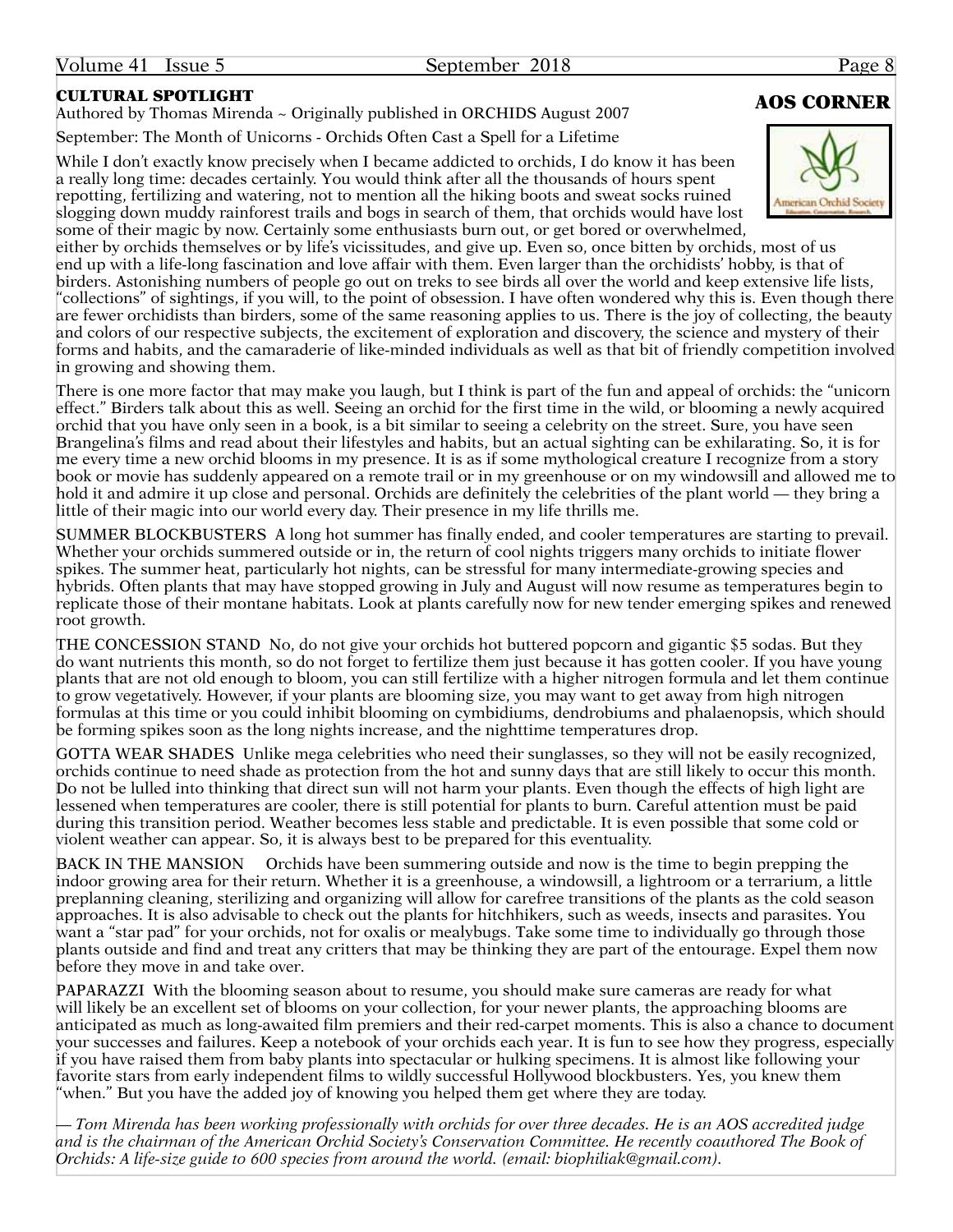#### MID-AMERICA ORCHID CONGRESS IN INDEPENDENCE, MO

The next Mid-America Orchid Congress will be hosted by the Orchid Society of Greater Kansas City in the conference hotel, the Hilton Garden Inn in Independence, MO, a suburb of Kansas City, MO, October 26-28, 2018. The

Society has named their event "Spooktacular Orchids". All of the events, including Friday night's Preview Costume Party, are at the Hilton Garden Inn. Saturday's guest speakers are Roy Tokunaga "Flower Boosters", Gary Meyer "Dracuphilia: A Gothic Romance Gods and Monsters", and Larry Zettler "The Ghost Orchid Demystified". A special attraction are several tours to Bird's Botanicals, a unique orchid firm located in one of the Kansas City-area's numerous, large caves.

Registration forms and more information are available on the Society's website ([www.kcorchidshow.org\)](www.kcorchidshow.org). Feel free to contact GLOS's Mid-America Representative, Doris Asher, too, for more information. She, Dawn Kittle, and Jack Shumaker are all going to the meetings.

The topic to be discussed at the Affiliated Societies Breakfast in Independence will be "The Role of the Beginners Group in Your Society".



**GLOS MEMBERSHIP** - Submitted by Doris Asher, Membership Committee

Our GLOS numbers stand now as follows: as of August 20th – 88 households comprising 102 individuals. At this time last year, we had 90 members in 77 households. Our fiscal year has ended (on June 30, 2018). We need to receive renewals from twelve members. Sadly, per our Bylaws, these former members will not receive any more Society newsletters or other mailings. Members in arrears are welcome to renew at any time and will be reinstated immediately!

We have 38 people who are Life Members (37.3% of the membership). These numbers are included in the current membership numbers detailed above. Life Memberships are still available – Life membership dues are \$80 for individuals, \$120 for two living in the same household.

Total Households (including Life Members): 88 (households)

Households getting Calypso electronically: 69 (78.4%) Households needing paper copies: 19 (21.6%)

Calypso costs us: Copying:  $$.60$  each x 6 issues =  $$3.60$ /year Copying plus postage:  $+$  \$.50 stamp = \$1.10 each x 6 issues = [\\$6.60/household/year](6.60/household/year)

19 households get paper copies: \$125.40 annually. This amount is partially offset by donations that some paper members contribute (requested on dues form).

# THE MID-AMERICA ORCHID CONGRESS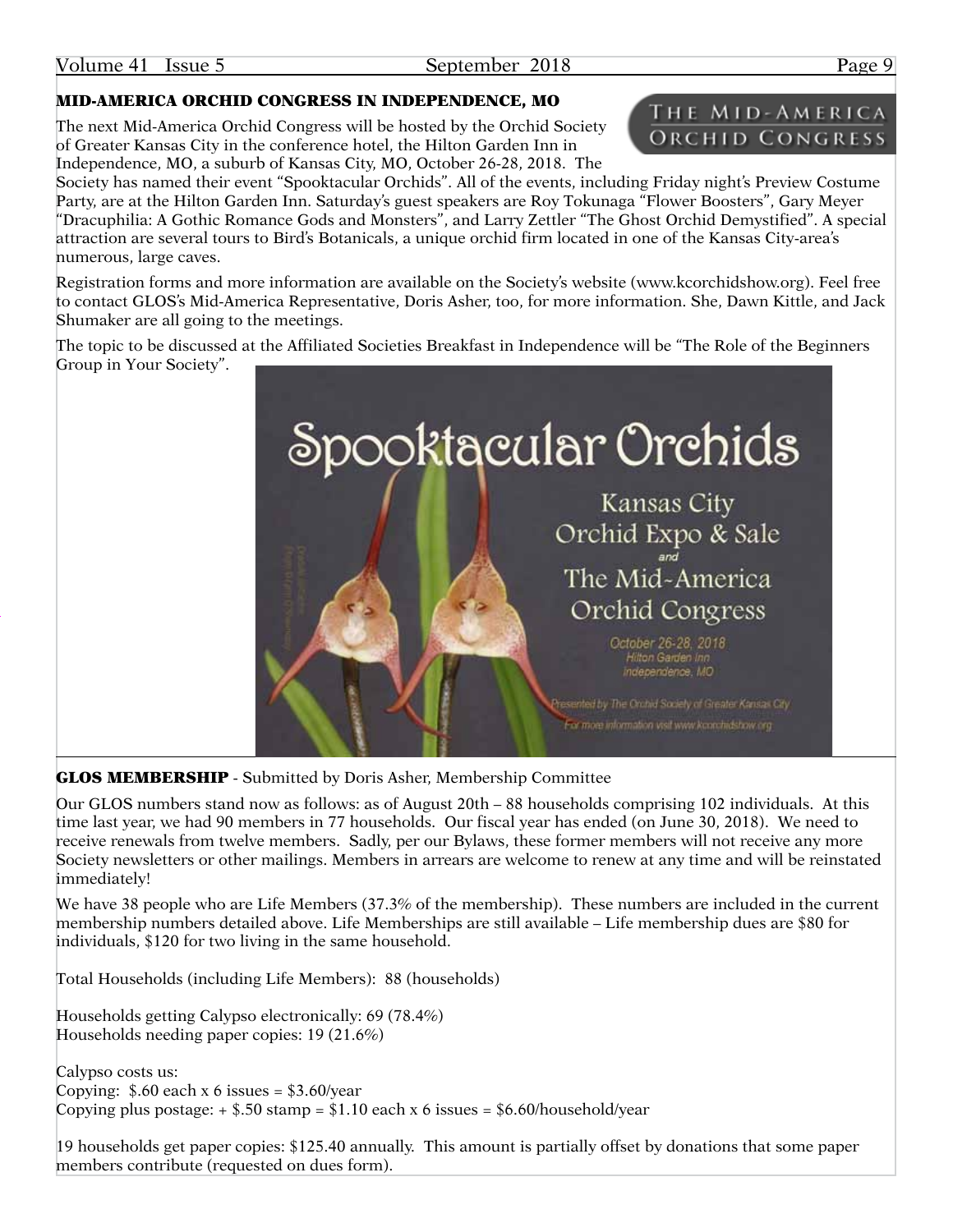## FROM RAY BARKELOW OF FIRST RAY'S ORCHIDS NEWSLETTER

#### CULTURAL NOTE Avoiding Issues

I get a lot of email and telephone requests, and see a lot of discussions on forums related to "Is this 'X' disease?" and "How do I cure it?", and while identifying and knowing how to cure such issues is important, I really think that folks need to educate themselves more on how to grow their plants properly to avoid them in the first place!

Just like us, a healthy, unstressed plant is less likely to succumb to an infection than one that is struggling due to improper culture, and because orchids are highly-evolved "niche plants", each has its own requirements.

This month I'd like to offer some more general tips that apply fairly broadly, and while these may seem very basic, they are often overlooked.

Avoid potting a plant too deeply. Epiphytic orchids, even some so-called "semi-terrestrials" like paphiopedilums, sit on top of whatever substrate upon which they grow. Yes, the roots penetrate the accumulated detritus around it, but the base of monopodial plants and the rhizome of sympodial plants are at the surface, not under it. If, over time, more leaf litter and whatever else accumulates around them, as they grow, they "climb" out of it. Potting a plant too deeply can allow water to stay in small crevices in the plant structure, becoming great incubators for bacteria and fungi.

Water the potting medium, not the plant. It may be difficult to do, but try to avoid wetting the leaves, as any little small pocket of water left standing on the plant can be a "welcome mat" for pathogens, and any water splashing from one plant to another is a great way to spread diseases.

Do not use cold water to irrigate your plants. We're growing tropical plants. Rainfall in the tropics tends to be warmed as it falls through the hot, humid air and flows through the forest canopy. The use of cold water can be a shock to the plant, slowing the growth rate or damaging the leaves by causing mesophyll collapse.

When it comes to light levels, more is not necessarily better. Sure, plants use light, water and carbon dioxide to make glucose, the "fuel" for life, and increasing light levels does produce glucose faster, but it can increase the temperature of the leaves as well, and that can interfere with some of the other chemical processes that go on within the leaf, upsetting the "balance" that makes a plant healthy. Most phalaenopsis, for example, will grow and bloom better in deep shade than they will in bright light.

If you are going to move a plant to a brighter location, do so in a slow transition. Plants adapt to changes in light level through several mechanisms, including the gain or loss of chlorophyll and through the movement of chloroplasts and proteins, which redistribute the light energy within the plant. Some processes are relatively quick, while others take longer, and to complicate matters, they can interfere with each other!

Vandas, for example, are typically considered "high-light" plants but can be successfully grown and bloomed at somewhat reduced light levels, given time to adjust. Conversely, that vanda grown on a window sill will "fry" if moved straight to high light levels outdoors in the spring. Make that change gradual, stretched out over a week or two of small steps, and be very observant of changes in leaf color so you can readjust promptly if you've made too big of a change.

Humidity is good; low- or very high humidity is not. If you've followed these newsletters, you've no doubt heard me say that water is the driving force for plant growth; that is, a plant must absorb and process about 25 gallons of water and only about a teaspoon of fertilizer nutrients to put on one pound of mass. We often think about the roots absorbing that water, but it is the evaporative loss of water from the leaves that creates the "transpirational pull" that moves it upward from the roots throughout the plant. If the relative humidity is too low, the losses can outstrip the ability of the plant to absorb and transfer water adequately, leading to brittleness, stunted growth, or in extreme cases, desiccation and death. Very high humidity, on the other hand, can drastically reduce the loss of water from the leaves. That might be a good thing when you're trying to rescue a rootless plant that has no way to take up water, but it can slow the growth of an otherwise healthy plant. A relative humidity in the neighborhood of 50%- 60% is fine for orchids, makes you feel comfortable, and is good for your home and wood furniture.

Air movement should be gentle and tumbling or wafting, and not a gale! It helps transpiration, dries the occasional bit of trapped water from our irrigation efforts, brings fresh air to the plant, and to some degree discourages stuff like mold spores from settling on the plant. Excessive air flow can act like low humidity and dry out plant tissues.

Until next time... Good Growing!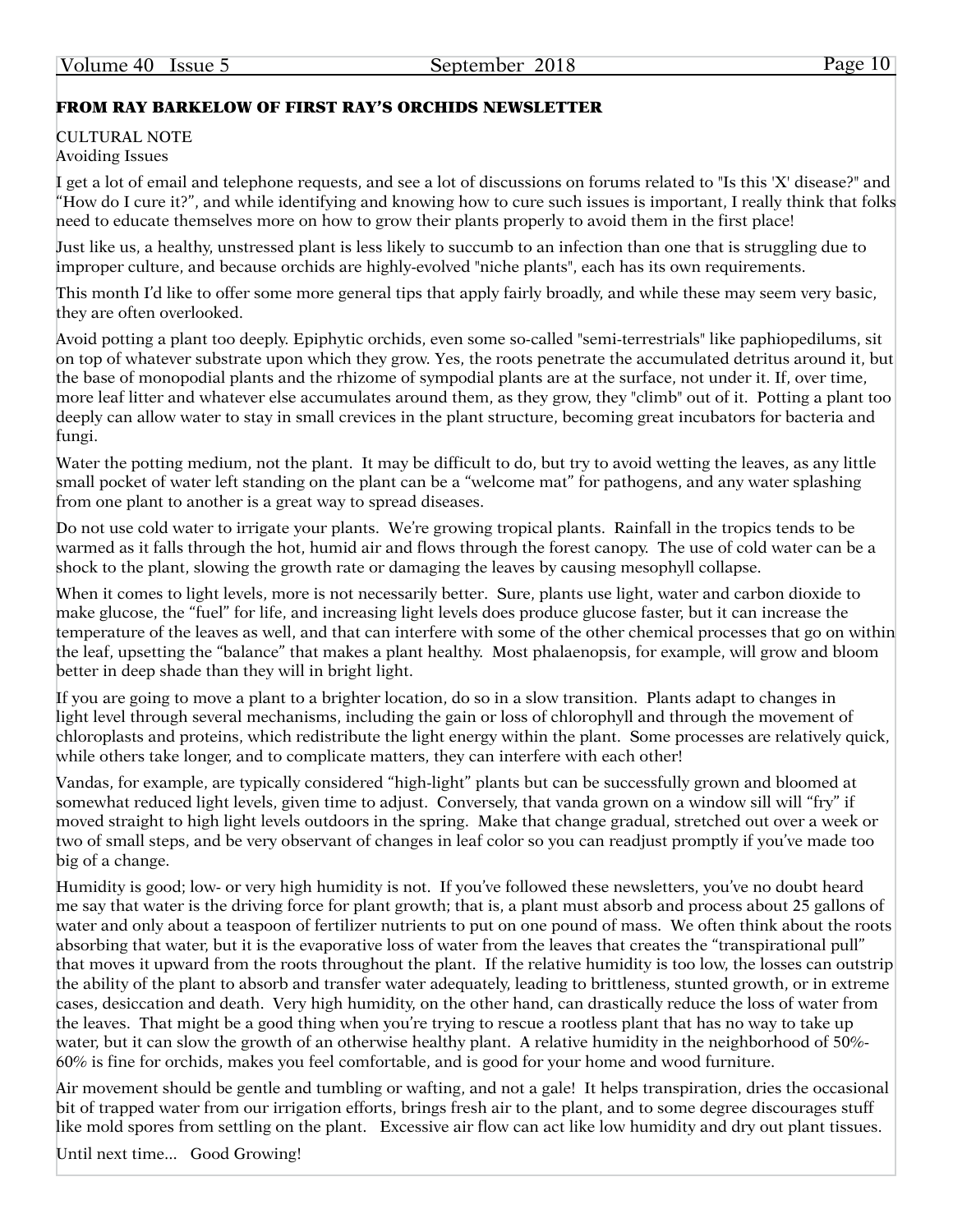### Volume 40 Issue 5 September 2018 Page 11



GLOS Web Site: [https://greaterlansingorchidsociety.com](http://greaterlansingorchidsociety.com) Facebook [https://www.facebook.com/Greater-](https://www.facebook.com/Greater)Lansing-Orchid-Society-202834892618/

*GLOS needs healthy, disease-free plants for our raffle and silent auction. Please share your divisions and no-longer-wanted orchids with your fellow orchidists.*